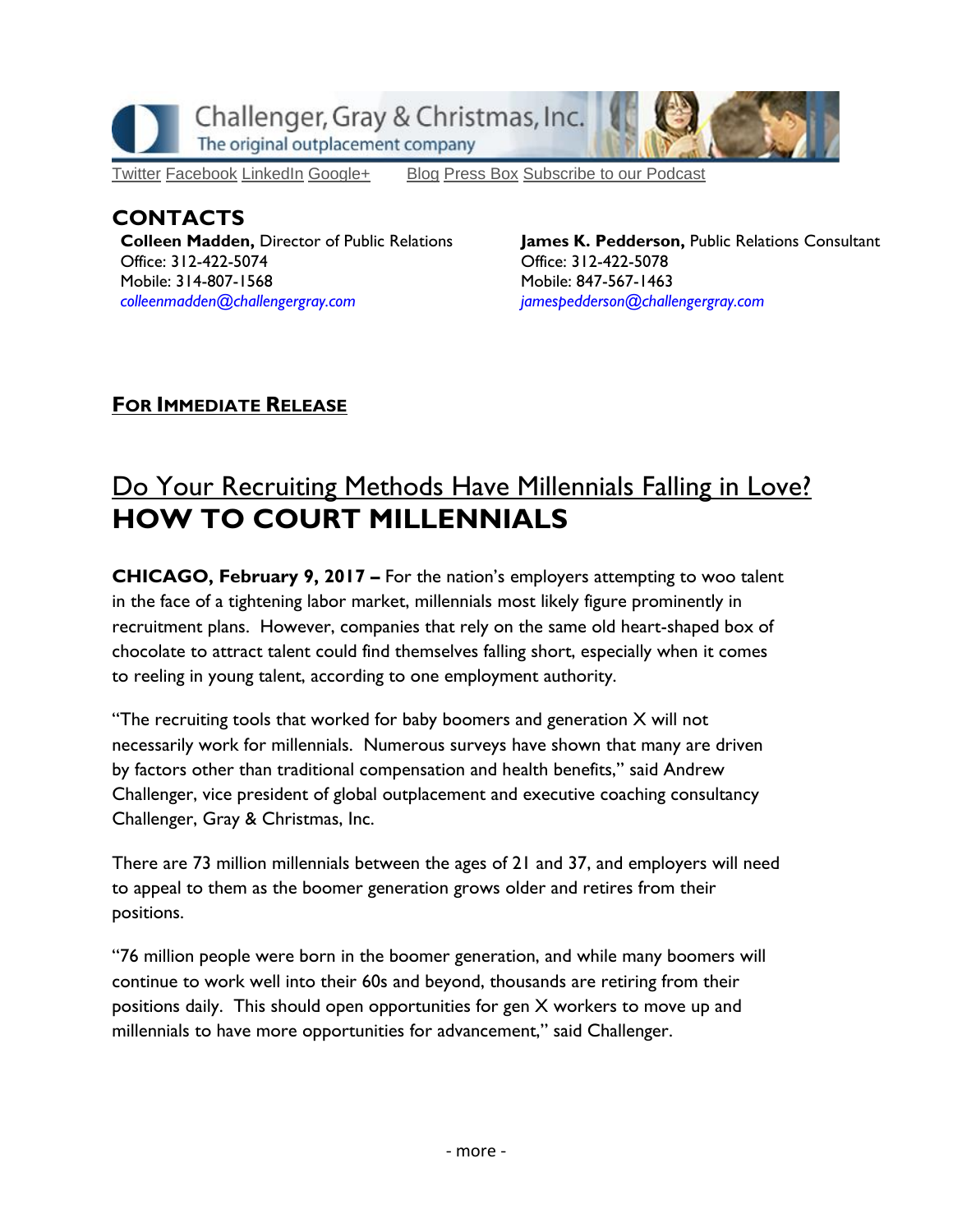The youngest Baby Boomers are turning 53 this year, and including immigrants, 80 million boomers will retire over a period of 20 years. That means, roughly 4 million boomers retire per year.

"With this onslaught of retiring workers, plus an economy currently experiencing 4.8 percent unemployment, companies will scramble to fill important leadership-track positions," added Challenger.

Companies are going to have to work for the attention of the most talented millennials. This cohort has struggled to find footing in the workplace, often stereotyped as notorious job-hoppers with fragile egos needing constant validation.

However, this characterization is due in part to the generation's dismissal of traditional compensation packages. Surveys have shown that millennials want to be engaged, value mentorship and good management, want opportunities to take on more meaningful work, and want their work to be enriching and rewarding in a way that transcends the simple pursuit of money.

"The appeal of health and retirement benefits that was once thought to be the gold standard in recruitment is not enough for millennial workers. And while the fun, hip environments of Silicon Valley tech firms worked to attract gen X workers, millennials seem to see through this and want to actually make a meaningful impact on society while maintaining their autonomy to pursue their own goals," said Challenger.

According to a recent Gallup poll, 87 percent of millennials report job development and career growth is very important, however, only 29 percent feel that they are engaged at work. Sixty-two percent plan to stay with their jobs if they feel they can socialize with their manager.

Millennials also report the desire for work-life balance that goes beyond the 20-minutes of breakroom table tennis or 30 minute nap in Google's sleep pod. They want the time and support to explore extracurricular activities that align with their personal beliefs and goals.

"Workers leave managers, not jobs. Because millennials typically marry later, are less concerned about pursuing money, and are more willing to jump at new opportunities, having a strong manager will have an even bigger impact on retaining and attracting millennials than with other generations of workers," said Challenger.